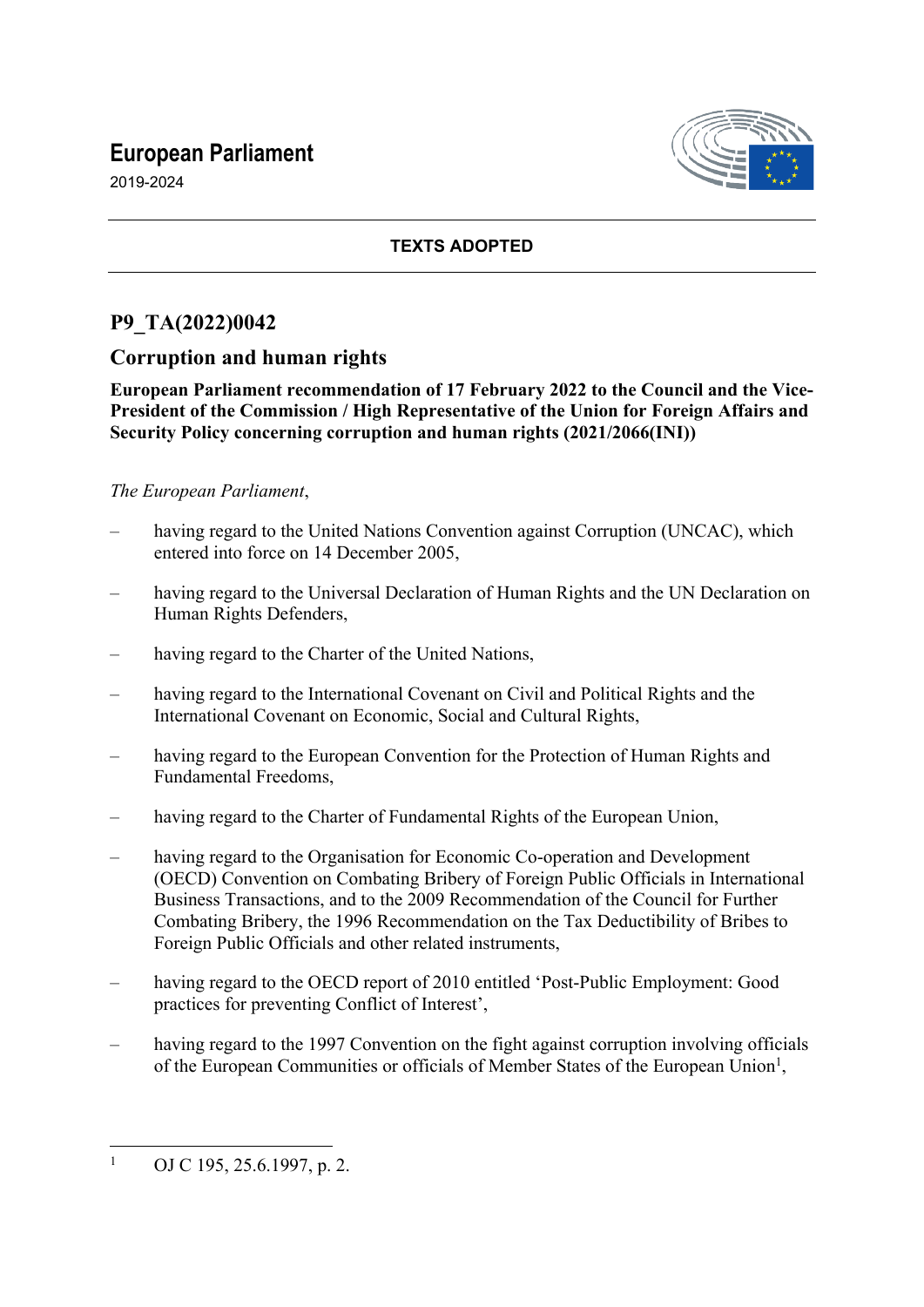- having regard to the EU Action Plan on Human Rights and Democracy 2020-2024, adopted by the Council of the European Union on 18 November 2020,
- having regard to the EU Guidelines on Human Rights Defenders, adopted at the 2914th General Affairs Council meeting of 8 December 2008,
- having regard to the Sustainable Development Goals (SDGs) set out in the UN resolution of 25 September 2015 entitled 'Transforming our world: the 2030 Agenda for Sustainable Development', including SDG 16 which covers efforts to combat corruption,
- having regard to the European Investment Bank (EIB) report of 8 November 2013 entitled 'Policy on preventing and deterring prohibited conduct in European Investment Bank activities' (EIB Anti-Fraud Policy),
- having regard to the Guiding Principles on Business and Human Rights: Implementing the United Nations 'Protect, Respect and Remedy' Framework,
- having regard to the 2011 edition of the OECD Guidelines for Multinational Enterprises and the standards it has developed to fight against corruption,
- having regard to the Council conclusions of 20 June 2016 on business and human rights,
- having regard to the Council Regulation (EU) 2020/1998 of 7 December 2020 concerning restrictive measures against serious human rights violations and abuses<sup>1</sup>,
- having regard to its resolution of 8 July 2021 on the EU Global Human Rights Sanctions Regime (EU Magnitsky Act)<sup>2</sup>,
- having regard to the United Kingdom's Global Anti-Corruption Sanctions Regulations 2021 and its General principles to compensate overseas victims (including affected States) in bribery, corruption and economic crime cases,
- having regard to the French Parliament's adoption of new binding provisions for the restitution of confiscated stolen assets to the people in the countries of origin,
- having regard to its resolution of 10 March 2021 with recommendations to the Commission on corporate due diligence and corporate accountability<sup>3</sup>,
- having regard to its resolution of 17 December 2020 on sustainable corporate governance<sup>4</sup> ,
- having regard to its resolution of 19 May 2021 on the effects of climate change on human rights and the role of environmental defenders on this matter<sup>5</sup>,

<sup>1</sup> OJ L 410 I, 7.12.2020, p. 1.

<sup>2</sup> Texts adopted, P9\_TA(2021)0349.

<sup>3</sup> OJ C 474, 24.11.2021, p. 11.

<sup>4</sup> OJ C 445, 29.10.2021, p. 94.

<sup>5</sup> OJ C 15, 12.1.2022, p. 111.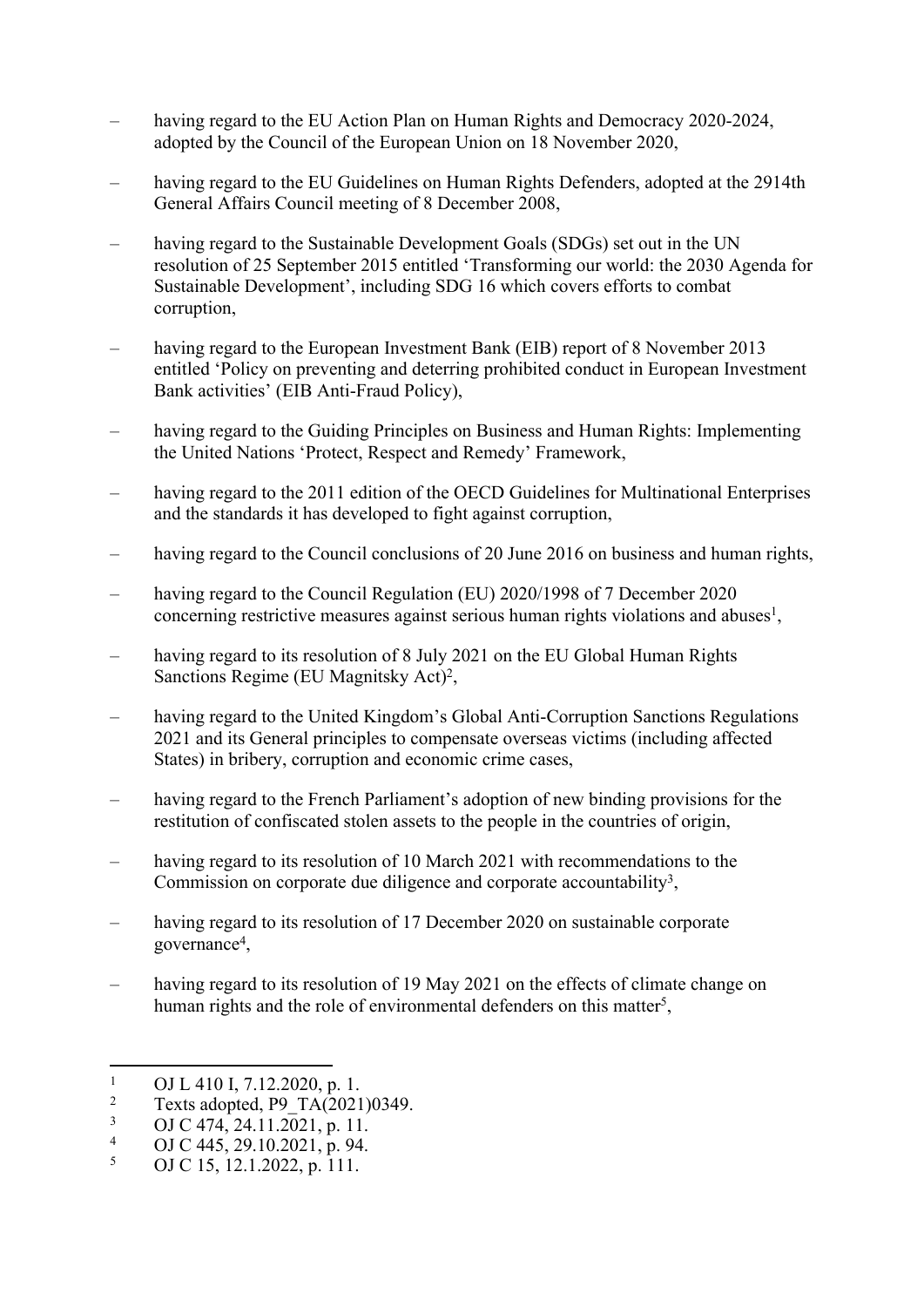- having regard to its resolution of 25 November 2020 on the foreign policy consequences of COVID-19 outbreak<sup>1</sup>,
- having regard to its resolution of 13 September 2017 on corruption and human rights in third countries<sup>2</sup>,
- having regard to its resolution of 25 October 2016 on corporate liability for serious human rights abuses in third countries<sup>3</sup>,
- having regard to its resolution of 8 July 2015 on tax avoidance and tax evasion as challenges for governance, social protection and development in developing countries<sup>4</sup>,
- having regard to its resolution of 8 October 2013 on corruption in the public and private sectors: the impact on human rights in third countries<sup>5</sup>,
- having regard to Directive (EU) 2018/843 of the European Parliament and of the Council of 30 May 2018 on the prevention of the use of the financial system for the purposes of money laundering or terrorist financing<sup>6</sup>, and the European Commission's package of legislative proposals to strengthen the EU's anti-money laundering and countering terrorism financing (AML/CTF) rules, published on 20 July 2021,
- having regard to Article 83(1) of the Treaty on the Functioning of the European Union (TFEU) on crimes with a cross-border dimension, including corruption, in which the EU may establish common rules by means of directives,
- having regard to Directive 2014/42/EU of the European Parliament and of the Council of 3 April 2014 on the freezing and confiscation of instrumentalities and proceeds of crime in the European Union<sup>7</sup>,
- having regard to Directive (EU) 2019/1153 of the European Parliament and of the Council of 20 June 2019 laying down rules facilitating the use of financial and other information for the prevention, detection, investigation or prosecution of certain criminal offences, and repealing Council Decision 2000/642/JHA<sup>8</sup> ,
- having regard to the Council of Europe Criminal and Civil Law Conventions on Corruption, and to other legal instruments and political recommendations on this issue adopted by Council of Europe bodies, including on the common rules against corruption in the funding of political parties and electoral campaigns, and to resolutions (98) 7 and (99) 5, adopted by the Council of Europe's Committee of Ministers on 5 May 1998 and 1 May 1999 respectively, establishing the Group of States against Corruption (GRECO),

<sup>1</sup> OJ C 425, 20.10.2021, p. 63.

<sup>2</sup> OJ C 337, 20.9.2018, p. 82.

<sup>3</sup> OJ C 215, 19.6.2018, p. 125.

<sup>4</sup> OJ C 265, 11.8.2017, p. 59.

<sup>5</sup> OJ C 181, 19.5.2016, p. 2.

<sup>6</sup> OJ L 156, 19.6.2018, p. 43.

<sup>7</sup> OJ L 127, 29.4.2014, p. 39.

<sup>8</sup> OJ L 186, 11.7.2019, p. 122.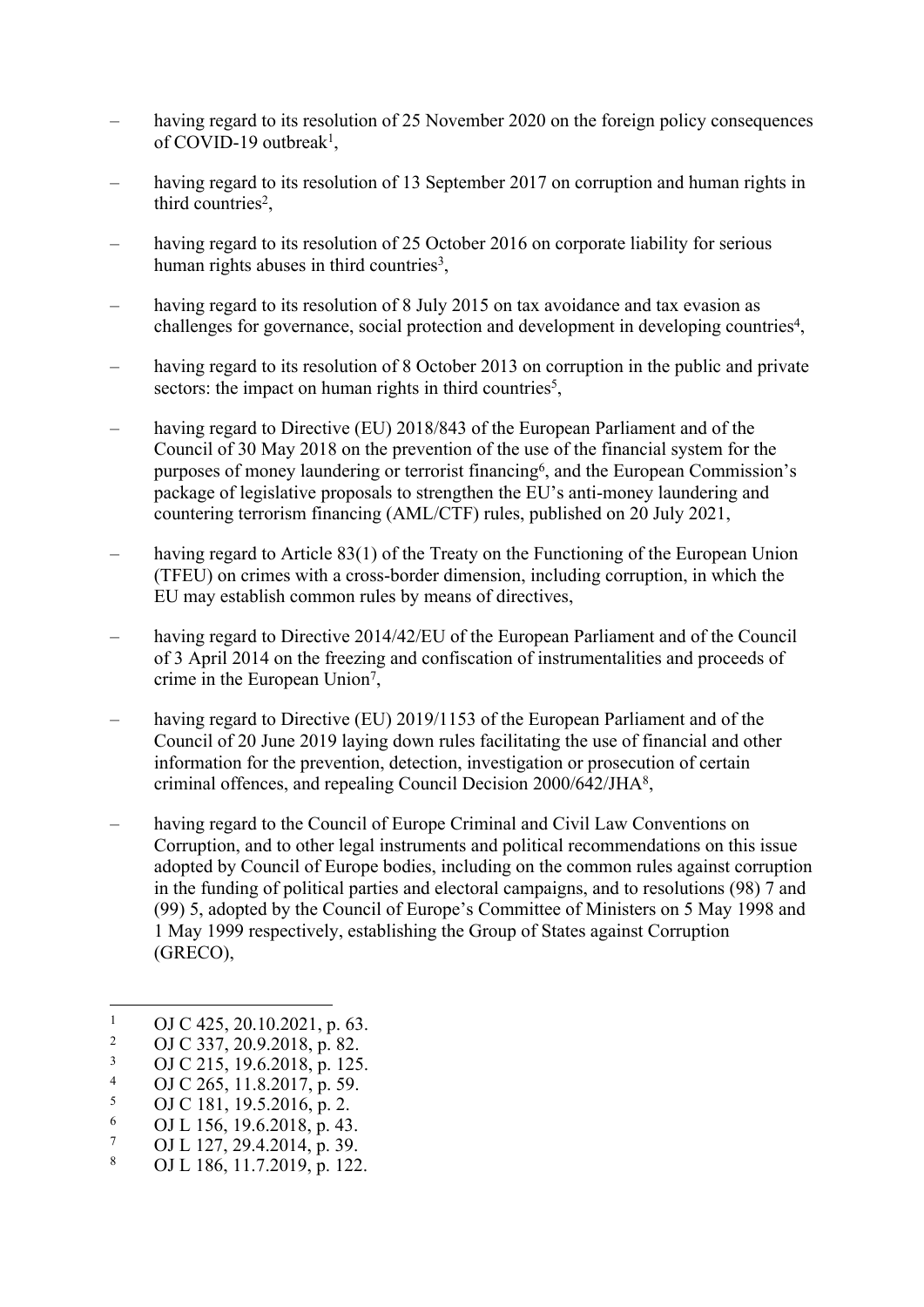- having regard to the Council of Europe's Committee of Ministers Resolution (97) 24 of 6 November 1997 on the Twenty Guiding Principles for the Fight against Corruption,
- having regard to the GRECO statement of 15 April 2020 on Corruption Risks and Useful Legal References in the context of COVID-19,
- having regard to Regulation (EU, Euratom) No 1141/2014 of the European Parliament and of the Council of 22 October 2014 on the statute and funding of European political parties and European political foundations<sup>1</sup>,
- having regard to the political declaration entitled 'Our common commitment to effectively addressing challenges and implementing measures to prevent and combat corruption and strengthen international cooperation', adopted by the UN General Assembly on 2 June 2021 during its special session against corruption, and the EU contribution to the outcome document of the Special Session of the UN General Assembly on corruption of 17 December 2019,
- having regard to the report of 17 June 2020 of the UN Working Group on the issue of human rights and transnational corporations and other business enterprises entitled 'Connecting the business and human rights and the anti-corruption agendas',
- having regard to the UN General Assembly resolution on national institutions for the promotion and protection of human rights, adopted on 17 December 2015, and the Human Rights Council resolution on national institutions for the promotion and protection of human rights, adopted on 29 September 2016,
- having regard to the report of 21 April 2020 of the Office of the UN High Commissioner for Human Rights (OHCHR) on the challenges faced and best practices applied by States in integrating human rights into their national strategies and policies to fight against corruption, including those addressing non-State actors, such as the private sector,
- having regard to the report of 15 April 2016 of the UN High Commissioner for Human Rights on best practices to counter the negative impact of corruption on the enjoyment of all human rights, and the final report of 5 January 2015 of the United Nations Human Rights Council Advisory Committee on the issue of the negative impact of corruption on the enjoyment of human rights,
- having regard to the Draft OHCHR Guidelines on a Human Rights Framework for Asset Recovery,
- having regard to the UN Global Compact initiative to base strategies and measures on universal principles of human rights, employment, the environment and fighting corruption,
- having regard to Recommendations of the Financial Action Task Force,
- having regard to Transparency International's annual Corruption Perceptions Index,

<sup>1</sup> OJ L 317, 4.11.2014, p. 1.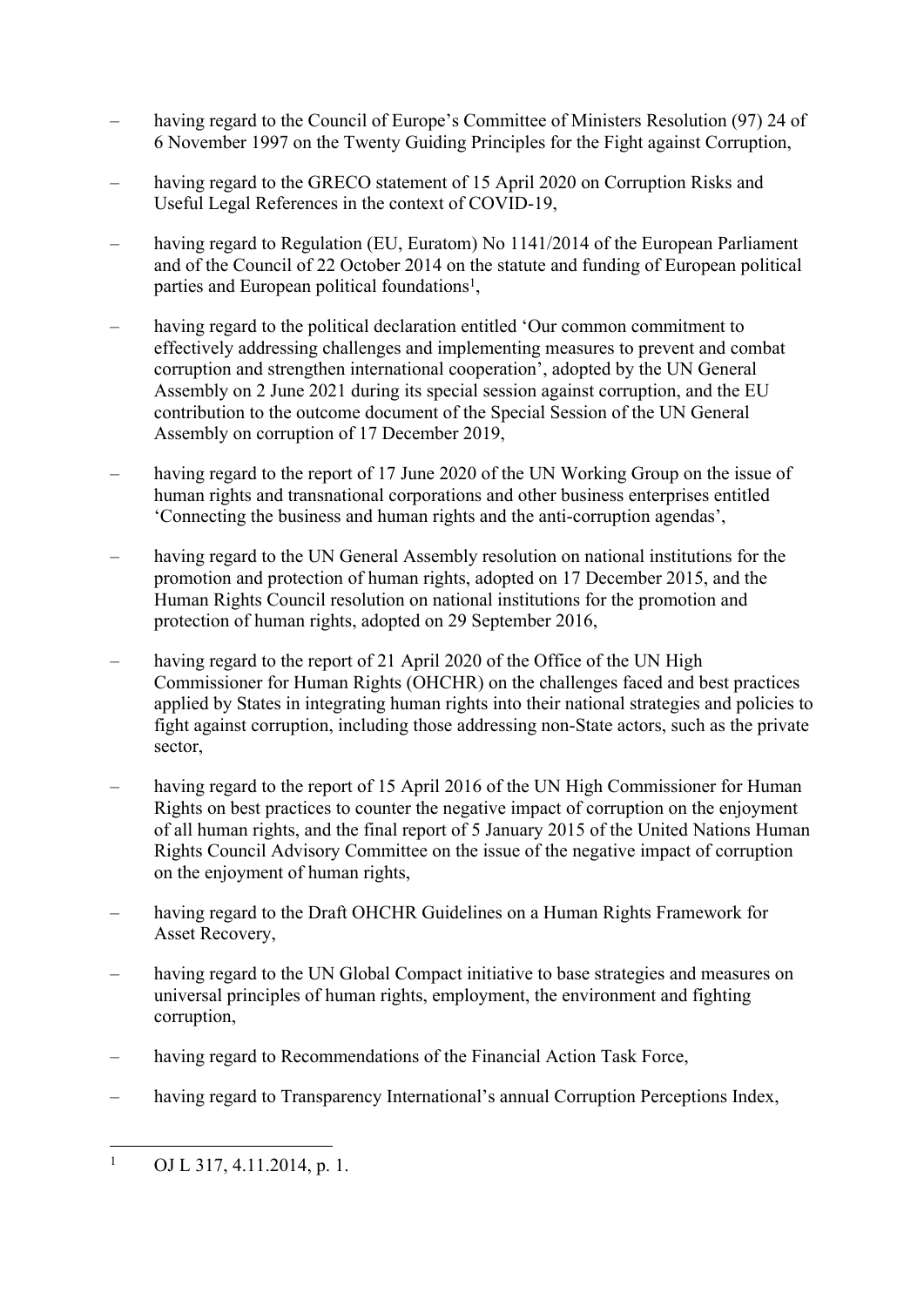- having regard to Rule 118 of its Rules of Procedure,
- having regard to the report of the Committee on Foreign Affairs (A9-0012/2022),
- A. whereas corruption facilitates, perpetuates and institutionalises human rights violations and hinders the observance and implementation of human rights; whereas corruption is a crime listed under Article 83(1) TFEU necessitating a common definition and approach due to its particularly serious nature and cross-border dimension;
- B. whereas corruption disproportionately affects the most vulnerable and marginalised individuals and groups in society, violating the right to non-discrimination and barring them, in particular women, from equal access to political participation, basic and public services, justice, natural resources, jobs, education, health and housing; whereas corruption exacerbates poverty and inequality by misappropriating wealth and public goods while harming preservation of the natural environment and environmental sustainability;
- C. whereas corruption is a complex and global phenomenon that exists in all countries in the world despite their economic and political systems; whereas fighting corruption requires international cooperation and is an integral part of the international commitments to fulfil human rights, protect the planet and ensure that all people enjoy peace and prosperity by 2030, in the framework of the UN SDGs, particularly SDG 16, which focuses on the promotion of just, peaceful and inclusive societies, and inter alia, commits the international community to strengthening the recovery and return of stolen assets;
- D. whereas corruption typically involves the misuse of power, a lack of accountability, the obstruction of justice, the use of improper influence, the institutionalisation of discrimination, clientelism, state capture, nepotism, the perpetuation of kleptocracies and the distortion of market mechanisms among other things, while being often linked to organised crime, and facilitated by inadequate transparency and access to information; whereas rising authoritarianism and the emergence of undemocratic regimes provide fertile ground for corruption, the combating of which calls for international cooperation with like-minded democracies; whereas corruption makes countries vulnerable to malign foreign influence and further damages democratic institutions;
- E. whereas countries, communities, companies or individuals can become victims of corruption, particularly those involved in efforts to investigate, report, prosecute and try corruption, who are at heightened risk and in need of effective protection; whereas corruption reporting is a leading cause for the murder of journalists, and according to the Committee to Protect Journalists, in 2021 five journalists investigating corruption had been killed by October; whereas the protection of whistleblowers from retaliatory action and the provision of effective legal protection and safe reporting procedures to them in the public and private sectors are integral to combating corruption; whereas all anti-corruption measures need to comply with human rights standards;
- F. whereas corruption undermines governance and the quality of public services, damages the efficiency and effectiveness of democratic institutions, the governance of corporations, checks and balances and democratic principles, weakens the rule of law, corrodes public trust and impedes sustainable development, leading to the impunity of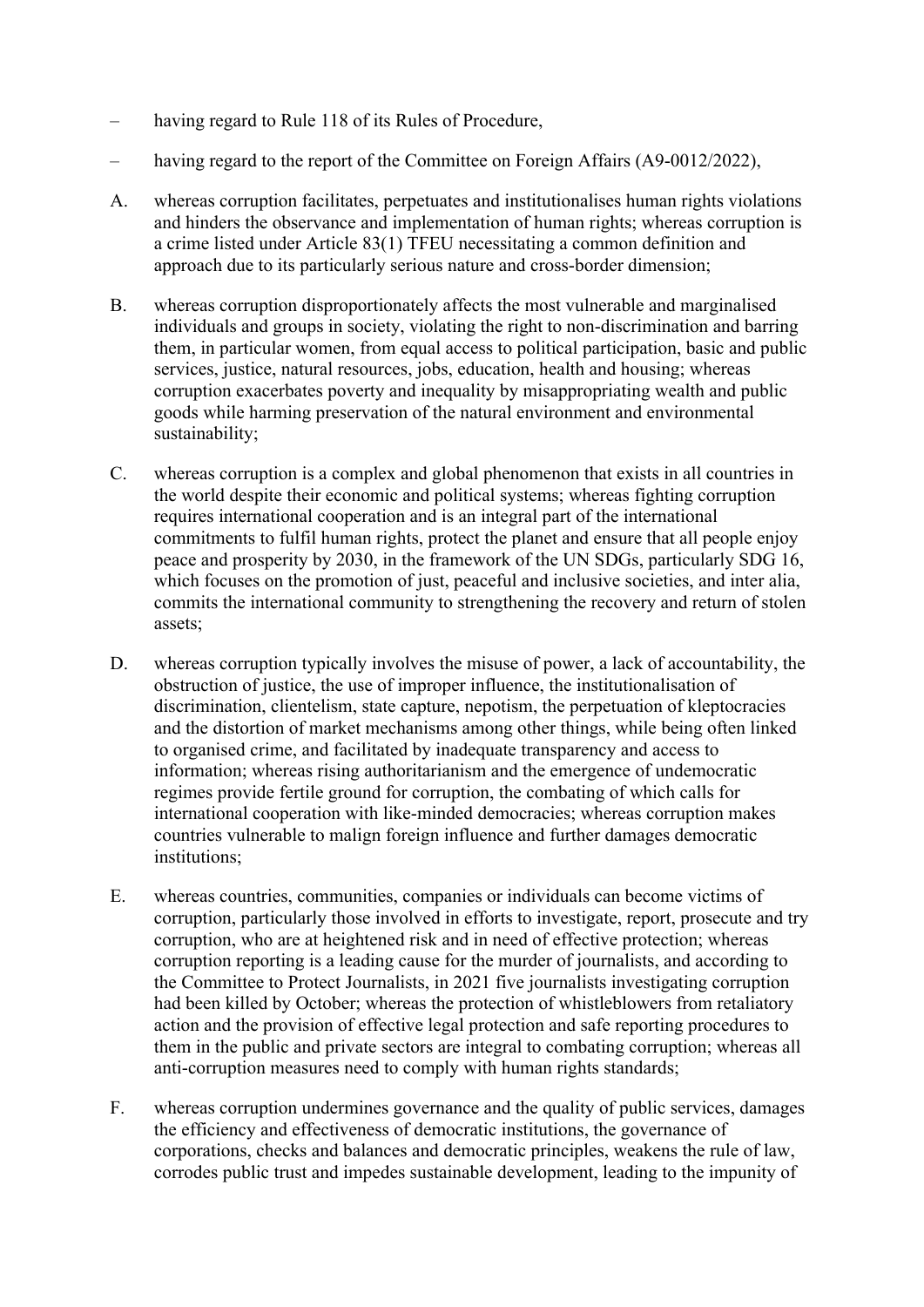perpetrators, the illicit enrichment of those in power and power-grabbing to escape prosecution; whereas the lack of an independent judiciary system undermines the respect for the rule of law; whereas corruption is a major catalyst and factor of conflict, particularly in developing countries, and destabilises peacebuilding efforts, causing massive human rights violations and in some cases loss of life; whereas illicit financial flows from developing countries are facilitated and encouraged by secrecy jurisdictions and tax havens, as well as financial and legal actors, many of them based in Europe; whereas the investigation and prosecution of such crimes remains limited;

- G. whereas corrupt practices in politics, such as electoral fraud, the illicit funding of political campaigns and political parties and cronyism undermine civil and political rights to take part in public affairs, vote and be elected to public office and erode confidence in political parties, elected representatives, democratic processes and governments, thus undermining democratic legitimacy and public trust in politics; whereas in the absence of effective regulation, political campaign financing and party funding are particularly exposed to risks of corruption and are used all over the world, particularly by private actors and foreign states, to exert influence and interfere in elections, referendum campaigns and social debates; whereas some foreign states and non-state actors are using corruption as a foreign policy tool to hamper progress towards functioning democracies and are increasingly implementing strategies of elite capture and co-opting of civil servants both in the EU and in the world, with a view to advancing their interests in legislative and political processes;
- H. whereas in some countries the ongoing COVID-19 crisis has exacerbated corruptionrelated human rights abuses, as countries with higher levels of corruption face higher numbers of COVID-related deaths, and the most vulnerable communities are disproportionately affected; whereas corruption limits the enjoyment of human rights, fundamental freedoms and a fair standard of living since it cripples states' capacity to provide and fairly distribute public health services or vaccines; whereas pharmaceutical products and medical devices are particularly vulnerable to corruption; whereas many governments have misused COVID-19-related emergency powers to concentrate their powers, step up crackdowns on journalists, whistleblowers and civil society organisations (CSOs) working on exposing corruption;
- I. whereas the external credibility of the EU also depends on effective anti-corruption action within its Member States and at EU level; whereas several EU Member States rank highly on the 2020 Financial Secrecy Index of Tax Justice Networks, which ranks jurisdictions according to their level of secrecy and the scale of offshore activities; whereas shortcomings were documented in the Member States in reviews conducted by the OECD Global Forum on Transparency and Exchange of Information for Tax Purposes and the Financial Action Task Force; whereas EU Member States should increase transparency of media ownership;
- J. whereas investor citizenship and residence schemes in place in some Member States are misused for the purposes of money laundering or hiding funds obtained from corrupt activities; whereas many Member States have rules to prevent undue influence and corruption by lawmakers and public officials, including for former public ones, who play a fundamental role in the prevention, detection, and monitoring of corrupt activities, but these rules are only partially enforced, while EU-level harmonised rules are insufficient and need reinforcement;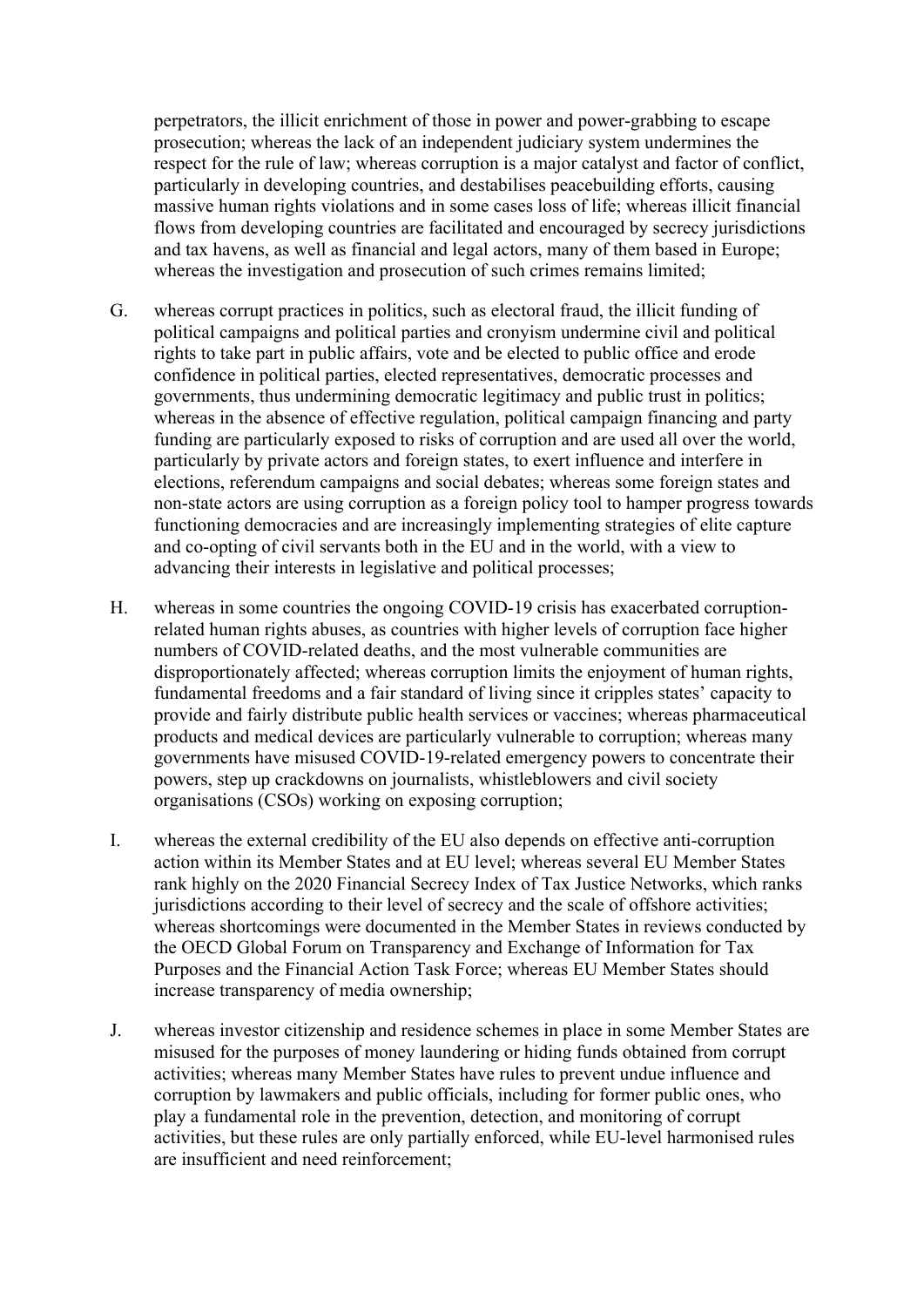- K. whereas the UN General Assembly, in its political declaration of 2 June 2021, recognised its responsibility and the need to take urgent action against corruption and committed to redoubling preventative efforts and pursuing a multilateral approach against corruption, especially in the light of the COVID-19 pandemic;
- L. whereas the EU supports third countries in their fight against corruption not only through technical assistance, diplomatic action and financial support, as well as through multilateral forums, but also through EU legislation and standard-setting, guidelines and frameworks on external action;
- M. whereas the Council has made commitments to tackling corruption in the EU Human Rights Action Plan for 2020-2024 by means of comprehensive assistance through supporting public administration reform, effective anti-corruption strategies and legal frameworks, including whistleblowers and witness protection, specialised bodies, parliaments, independent media and CSOs, as well as through supporting the ratification and implementation of UNCAC; whereas the external credibility of the EU also depends on effective anti-corruption action within its Member States;
- N. whereas the private sector and business enterprises, in particular multinationals and banking entities, can play a key role in combating corruption globally and reducing its human rights impacts; whereas banking entities can significantly contribute to detecting money laundering, terrorist financing and other illicit activities related to corruption, thus highlighting the importance of establishing fruitful cooperative relationships between state institutions and the private sector;
- O. whereas mandatory corporate due diligence legislations are indispensable means to prevent, address and effectively remedy human rights and environmental violations globally throughout the entire supply chain, and should not affect small and mediumsized enterprises (SMEs) negatively; whereas the provisions of the UNCAC should form part of the due diligence obligations envisaged in the forthcoming Commission proposal on the matter;
- P. whereas the EU's country-based sanctions regimes already allow for targeted measures against persons and entities responsible for undermining democracy and the rule of law, including serious financial misconduct concerning public funds insofar as the acts are covered by the UNCAC; whereas the adoption of the EU Global Human Rights Sanctions Regime (EU Magnitsky Act) is an essential addition to the EU's toolbox; whereas Parliament has repeatedly requested the extension of its scope to explicitly include acts of corruption, with a view to effectively combating all human rights violations, regardless of the nature of the crime, and for the creation of a complementary regime in case acts of corruption are not included in the revision of the current regime; whereas the United States, Canada and the United Kingdom have also adopted similar anti-corruption sanctions regimes;
- 1. Recommends that the Council and the Vice-President of the Commission / High Representative of the Union for Foreign Affairs and Security Policy:

## *Towards an EU global anti-corruption strategy*

(a) acknowledge the linkage between corruption and human rights and that corruption is an enormous obstacle to the enjoyment of all human rights; adopt, therefore, a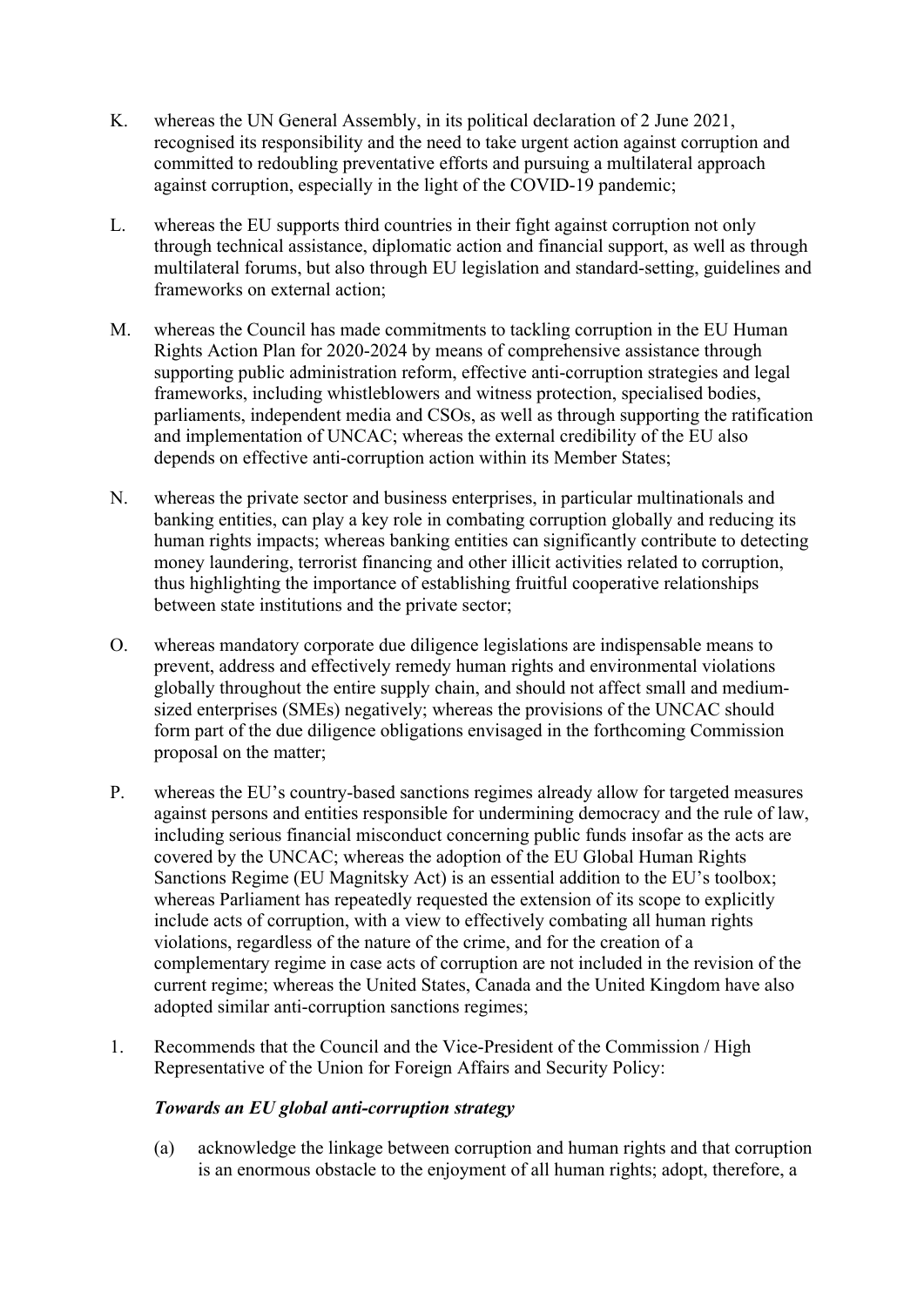human rights-based approach in the fight against corruption, with victims of corruption placed at its core, and place the fight against corruption at the front and centre of all EU efforts and policies promoting human rights, democracy and the rule of law around the world; address corruption as a global phenomenon requiring effective anti-corruption institutions, prevention mechanisms and an international regulatory framework, as well as asset recovery and criminal prosecution within the EU; initiate work on an internationally-recognised definition of corruption, using the UNCAC as a guideline; recognise that fighting corruption requires concerted global action and greater collaboration between anti-corruption and human rights specialists; promote cooperation between the EU, its Member States and third countries, especially at the level of judicial and law enforcement cooperation, and exchange of information, with a view to exchanging good practices and effective tools in the fight against corruption;

- (b) recognise that transparency is the cornerstone of all anti-corruption strategies; in light of this, call for the lifting of excessive professional secrecy rules in the relevant sectors, especially the financial sector, and promote automatic exchange of information on tax fraud and tax avoidance, as well as public country-bycountry reporting by multinationals and public registers of beneficial owners of companies; adopt a zero tolerance policy towards tax havens, because they allow for illicit financial flows to be easily disguised;
- (c) recognise the current tendency towards, as well as the intrinsic link between, the retreat of democracies and the rise of kleptocracies around the world, which is also due to the role of oligarchs in some countries; take a leading role in multilateral forums to forge a coalition of democracies to push back against the global threat of kleptocracy and authoritarianism;
- (d) formulate a comprehensive, coherent and efficient EU global anti-corruption strategy by taking stock of existing anti-corruption instruments and good practices in the EU's toolbox, identifying gaps, increasing funding and expanding support to anti-corruption CSOs, as already requested by Parliament in its resolution of 13 September 2017 on corruption and human rights in third countries; assign priority to prevention in the fight against corruption by putting in place preventive measures, policies and practices, including awareness-raising campaigns and training in the public and private sectors;
- (e) establish a dedicated Council working party for preparatory works on anticorruption matters (similar to or modelled on COHOM, the Working Party on Human Rights) in order to inform the discussions in the Council;
- (f) enhance the Parliament's role in the scrutiny of anti-corruption efforts; note the resolve of Parliament to prepare a regular update report on corruption and human rights every legislative term; prepare annual assessments of the progress achieved on the recommendations in these reports;
- (g) insist on the full implementation and enforcement of existing national and international anti-corruption instruments such as the UNCAC, the OECD Convention on Combating the Bribery of Foreign Public Officials, Council of Europe anti-corruption standards and recommendations, the UN Guiding Principles on Business and Human Rights and the Council of Europe's Criminal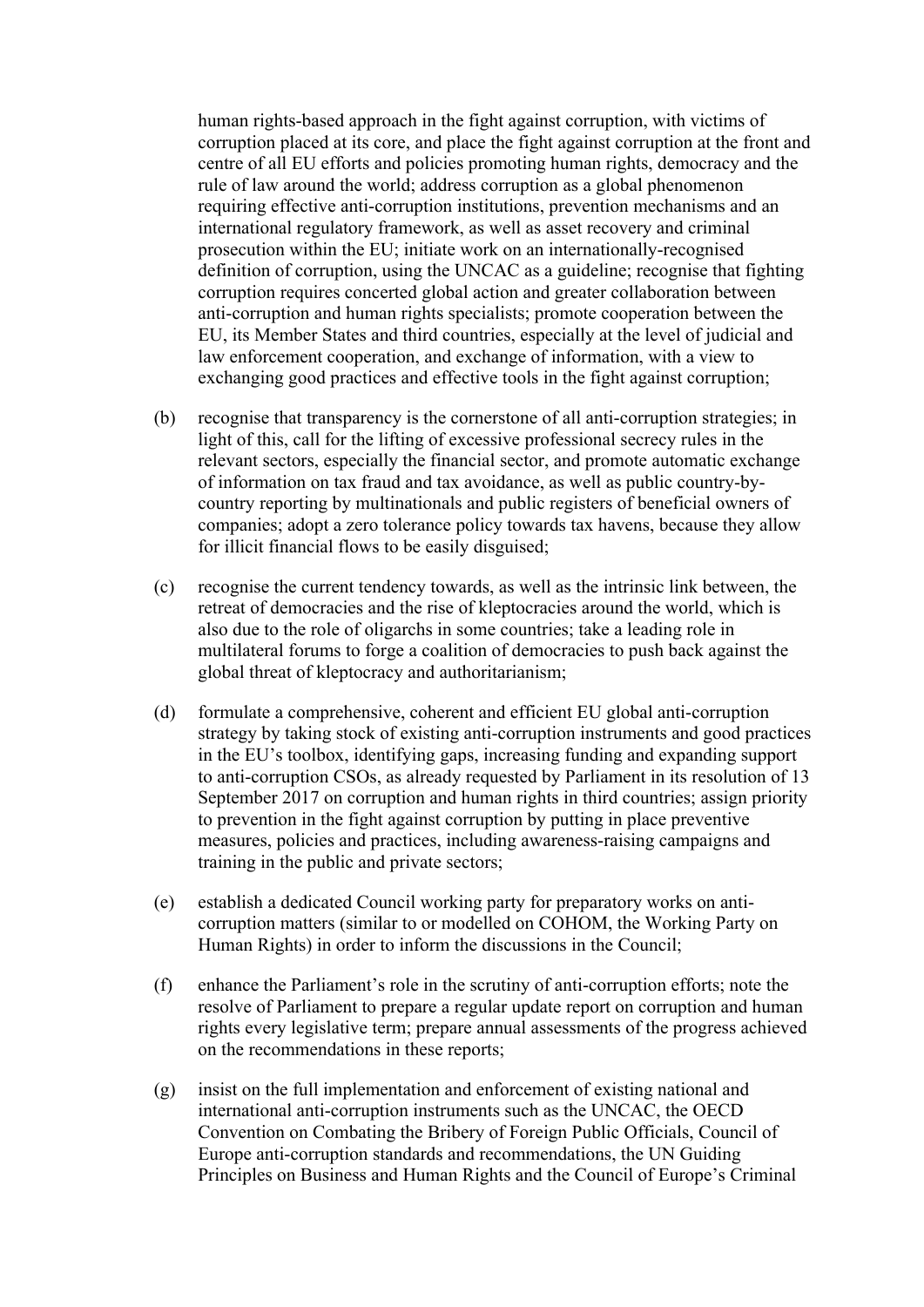and Civil Law Conventions on Corruption; encourage all states that have not yet done so to swiftly ratify these anti-corruption instruments; promptly carry out an inclusive and comprehensive process to review the EU's implementation of the UNCAC, as well as the prompt introduction of a follow-up process for UNCAC reviews;

#### *Internal-external coherence*

- (h) strengthen the credibility of EU external anti-corruption action by more effectively combating corruption, as well as tax evasion, illicit trade, banking secrecy and money laundering within the EU; recognise the own role and responsibility of a critical number of individuals and entities based in the EU as the initiators, enablers and beneficiaries of corruption in third countries; acknowledge that as states signatories to UNCAC, all EU Member States have committed to making bribery of national and foreign public officials a criminal offence; recognise that systemic corruption and a failure to effectively prosecute foreign bribery in some EU Member States undermines anti-corruption efforts in third countries, and take action to eliminate these failures; recognise that a lack of harmonised and determined action, delays and a gap in implementing the anticorruption regulations within the EU emboldens corrupt actors outside the EU; ensure accountability for the perpetrators of grand corruption schemes and adopt common standards on transparency, control and investment oversight for reducing corruption and money laundering risks posed by so-called golden visa programmes;
- (i) request the Commission to strengthen the EU anti-corruption framework and put forward an EU anti-corruption directive on the basis of Article 83 TFEU, which establishes common EU rules for criminal sanctions for corruption;
- (j) recognise that the EU is a destination for misappropriated funds and assets, majority of which are not confiscated and returned, that the legal framework for stolen asset recovery remains highly fragmented and that the return of misappropriated assets is a moral imperative in terms of justice and accountability, as well as the credibility of the EU's democracy support policy; advance efforts in all EU Member States to freeze and confiscate stolen assets and proceeds of corruption in their jurisdictions, in line with the UNCAC, and to return them in a transparent and accountable manner to the country of origin and to the victims, including by significantly improving transparency, access to information on foreign assets held in EU territory and meaningfully involving the CSOs; promptly follow up on UN General Assembly's 2021 commitments on asset recovery, including those on non-conviction-based confiscation, confiscation and return of proceeds of corruption in connection with non-trial resolutions, and collection and publication of data on asset recovery; design a proper sequencing of actions (sanctions, civil and criminal asset forfeiture, criminal prosecution, asset return mechanisms) that ultimately lead to a repurposing of stolen assets to benefit victims of corruption; establish effective cooperation between Member States on this issue; draft a communication outlining possible initiatives at EU and international levels to ensure swift and efficient recovery of illicitly acquired assets following democratic transition processes and to ensure that there are no safe havens for these assets; establish common EU rules for the return of stolen assets, requiring that once a claimant establishes an initial case, the responding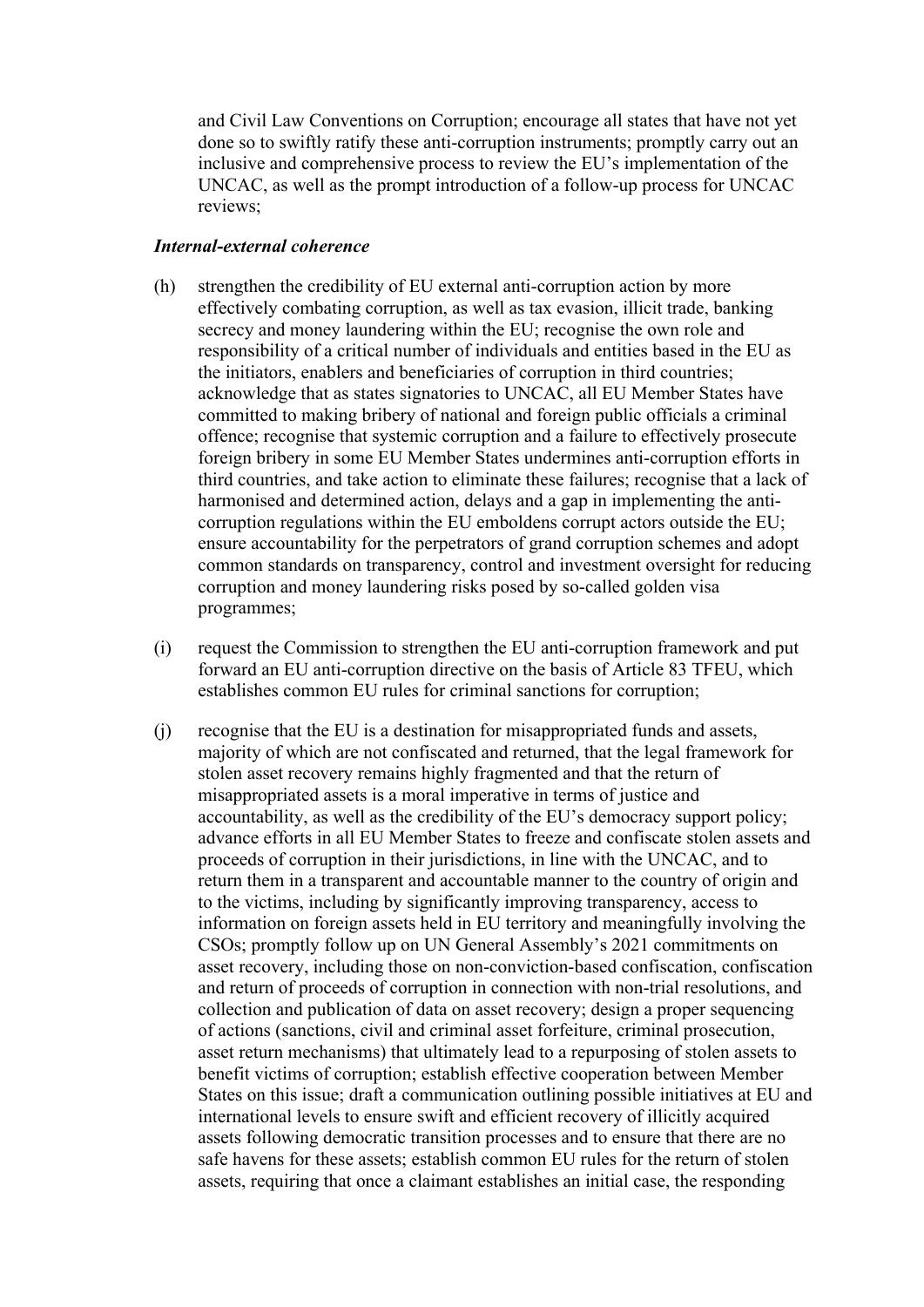entity or individual should in respect of serious offences as defined by national law show that it had met its legal and financial obligations, such as on the licit origin of funding or other assets; prosecute those responsible, facilitate adequate access for victims to remedies and support the capacity of parliaments to exercise effective budget oversight;

(k) thoroughly monitor foreign interference and establish and ensure strict enforcement of European funding rules for political parties and foundations, NGOs and the media, especially when funding originates from non-democratic countries and non-state actors, with a view to preventing elite capture, malign influence and interference in EU and partner country democratic processes and public affairs; promote transparency of media ownership as an essential component of democracy; promote dedicated programmes on political party financing and campaign spending as part of the EU's external democracy support to their countries; adopt strict standards on post-public employment of elected office holders and senior public officials, avoid revolving door cases and ensure harmonised rules and their enforcement at EU level through a robust oversight system;

#### *Human rights and anti-corruption: enriching and operationalising the EU's toolbox*

- (l) strengthen the mainstreaming of a human rights-based anti-corruption approach into EU external action instruments, including in the Neighbourhood, Development and International Cooperation Instrument (NDICI), the Instrument for Pre-Accession Assistance (IPA) and EU trust funds; prioritise binding anticorruption commitments with targets and timetables; give precedence to domestic revenue-raising in partner countries by supporting the fight against tax evasion and strengthening good governance; strengthen rigorous monitoring and enforcement in order to avoid EU funds being used by governments for illicit activities; include civil society in the monitoring of the use of EU funds and enhance Parliament's role in this area; improve communication between specialised EU agencies and partners on the ground; invest in digital and datadriven methods for fighting corruption, in particular in the technological investigative capacities of law enforcement agencies; promote enhanced cooperation between the European Anti-Fraud Office (OLAF) and the European Prosecutor's Office; ensure a consistent, comprehensive and accessible database of the ultimate beneficiaries of EU funds across the full procurement cycle;
- (m) enhance programmes under EU external action instruments to support anticorruption capacity-building, based on the principles of transparency, accountability, non-discrimination and meaningful stakeholder participation, and in line with the relevant regulations on these instruments; increase the efficiency of EU spending by including clear programme targets and timelines; enhance the transparency and accountability of its official development assistance in order to comply with the standards set out in internationally agreed development effectiveness principles; develop a holistic risk management system to prevent EU funds from contributing to corruption by for example linking budget support to anti-corruption objectives and by paying special attention to monitoring implementation; carry out rigorous monitoring of EU-funded projects in third countries and ensure that they are not used as instruments to finance illicit activities; establish audits to check that these funds are being used in line with the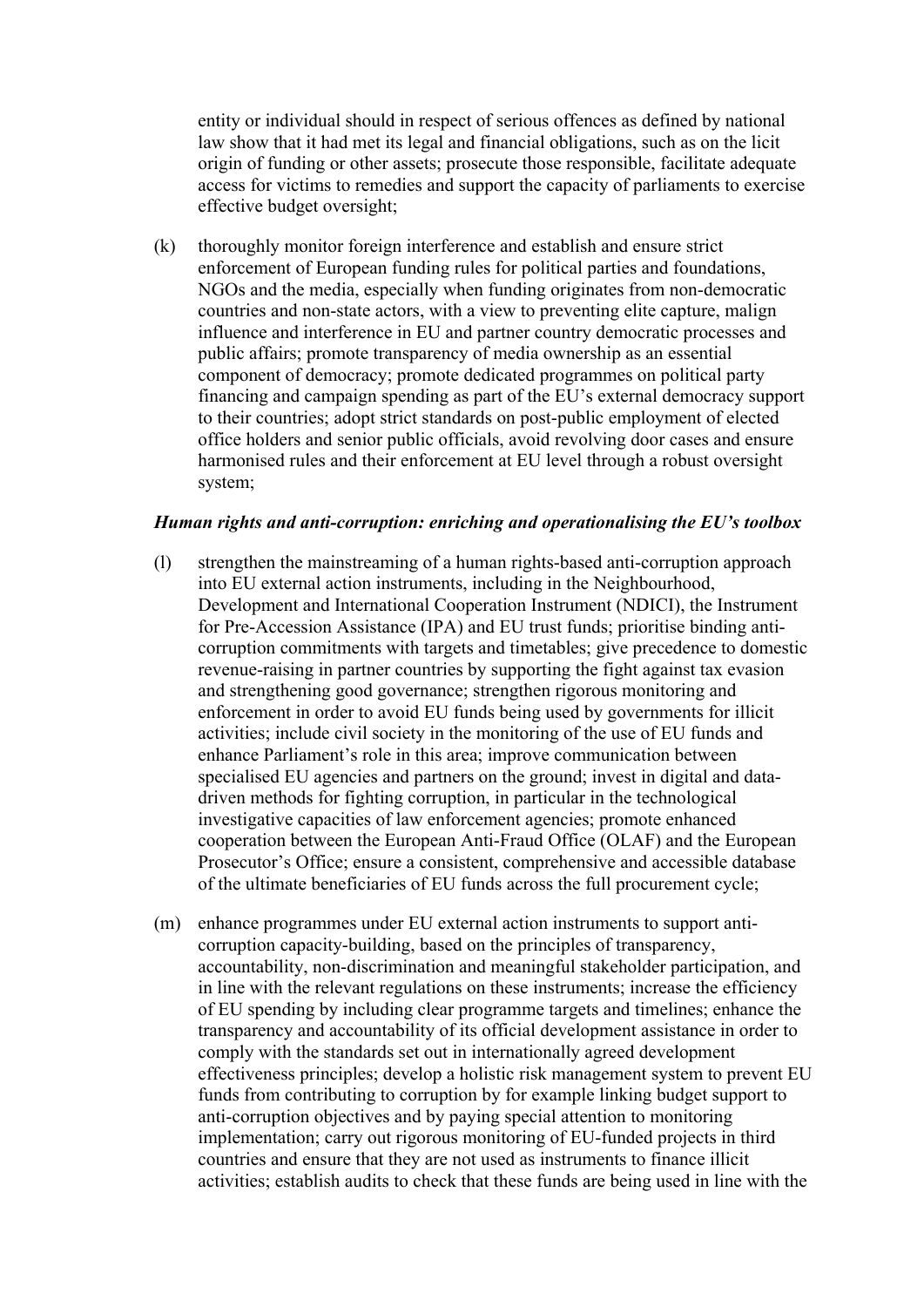objectives set in the regulations for each instrument; suspend budget support in countries where corruption is widespread and where authorities manifestly fail to take genuine action, while ensuring that the assistance reaches the civil population through other channels; in EU financing, pay particular attention to the sound management of third countries' public assets, in line with the EU Financial Regulation, and support the OECD's efforts to improve corporate governance of state-owned enterprises; explore the possibility of creating an EU anti-corruption task force with adequate powers, expertise and resources to conduct investigations and evaluations in third countries and to provide technical and operational assistance, including tailor-made reform plans, to states receiving EU funds that lack sufficient capacity to address corruption and want to strengthen their cooperation with the EU; encourage EU Delegations and Member State embassies to report regularly on corruption and provide technical training for the EU Delegation staff so that they are be able to tackle problems in this area and propose solutions for specific national contexts;

- (n) ensure that the highest ethical and transparency standards are applied in EU funding, including the financing of projects and loans by the EIB, that CSOs and independent actors are fully involved in the monitoring of these funds and that grievance mechanisms are available, accessible and ensure accountability for the possible misuse of funds; ensure that all EU bodies and agencies guarantee free, swift and easy access to information, including on the allocation, the final recipient of funding and the final use of funds;
- (o) prioritise the fight against corruption in pre-accession negotiations and criteria; focus on capacity building, such as specialised anti-corruption bodies;
- (p) include in all EU-third country trade and investment agreements a strong and mandatory human rights conditionality framework with transparency provisions and binding and enforceable human rights and anti-corruption clauses; as a last resort, impose sanctions or suspend agreements in the event of serious acts of corruption and of grave violations of human rights; ensure that the trade negotiations are inclusive and transparent, with meaningful public oversight and awareness of strategies and priorities;
- (q) strengthen the focus on anti-corruption in human rights dialogues and public diplomacy, promoting an open dialogue between states and civil society about problems and potential solutions and by actively including human rights defenders (HRDs) and CSOs involved in anti-corruption activities;
- (r) monitor the corruption risks involved in authoritarian third countries' large-scale construction and investment projects, undertaken globally but also in Member States, including in the energy and extractive industries, infrastructure, defence and health sectors; pay particular attention to transparency in these projects, which often raises concerns about non-transparent financing or fiscal risks; proceed with the swift implementation of the EU's Globally Connected Europe programme approved by the Council on 12 July 2021, which has the potential to contribute to tackling this problem by promoting the EU's values and interests in economic, development and security policy;

## *Support to civil society, journalists and human rights defenders*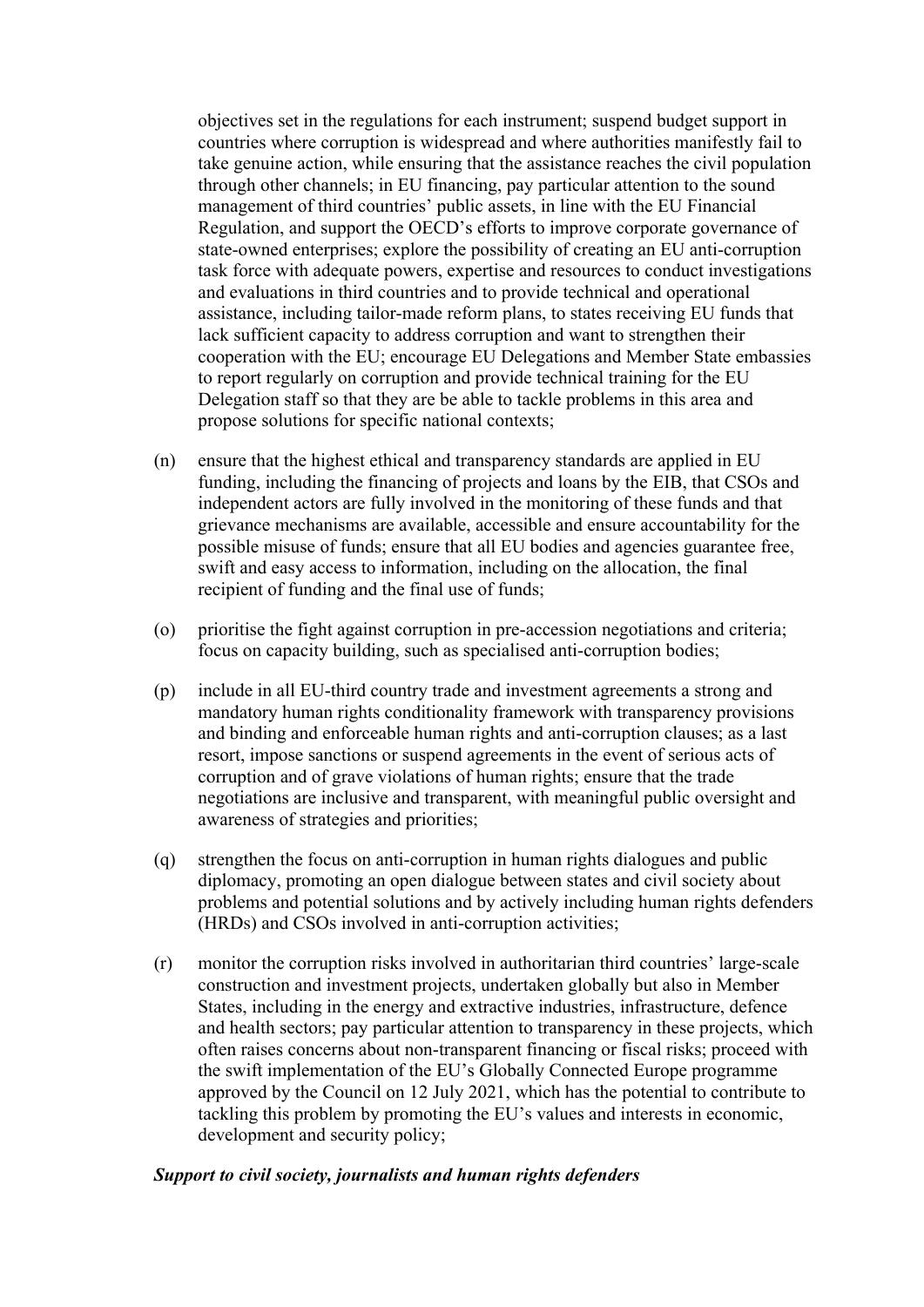- (s) recognise the crucial role of independent CSOs, HRDs, anti-corruption activists, whistleblowers and investigative journalists in the fight against corruption through changing societal norms, fighting impunity, gathering data, and achieving better implementation and enforcement of anti-corruption measures; work towards creating a safe and enabling environment for those preventing and fighting corruption, including whistleblowers and journalists, as well as for witnesses; provide support for victims of corruption - individuals as well as communities - so that they can be identified and informed, participate in judicial proceedings and claim and receive compensation for damages caused; advance efforts to achieve the swift transposition and implementation of the EU Whistleblower Directive by the Member States; work with third countries on whistleblower protection, including through commitments to ensure high standards of their protection in all EU trade and investment agreements in line with international human rights standards; support efforts to bring perpetrators to justice;
- (t) design programmes to provide more financial support to CSOs, independent media, whistleblowers, investigative journalists and HRDs working on preventing and exposing corruption, advancing transparency and accountability, including support against strategic lawsuits against public participation (SLAPP suits); improve smaller CSOs' access to EU funding; insist on the establishment of an ambitious and effective EU anti-SLAPP directive, also in relation to possible judicial harassment by authorities, corporations or other outside the EU;
- (u) strengthen the protection of witnesses, whistleblowers, investigative journalists and anti-corruption HRDs and their relatives, as appropriate, including through issuing emergency visas and providing temporary shelter in EU Member States, as well as by allocating dedicated resources for EU delegations and Member State representations; call for a thorough investigation into and justice for the violence against and killings of investigative journalists, HRDs, and other anti-corruption activists;

## *Transparency and accountability of public bodies*

- (v) promote strong access to information laws, and the provision of meaningful, comprehensive, timely, searchable, digitised government data without levying charges, improved transparency of public procurement and lobbying, with independent oversight bodies; encourage states to procure services from undertakings which have complied with human rights due diligence obligations including anti-corruption provisions;
- (w) carry out programmes to support parliamentary capacity to exercise budgetary control and other oversight activities;
- (x) support and strengthen independent, impartial, well-resourced, well-trained and effective judiciaries and prosecution and law enforcement bodies for the successful investigation, prosecution and adjudication of corruption offences; support the creation and professionalisation of specialised state anti-corruption bodies in third countries;
- (y) continue supporting free and fair electoral processes and promote accountability to voters, with special attention to electoral fraud and vote-buying; promote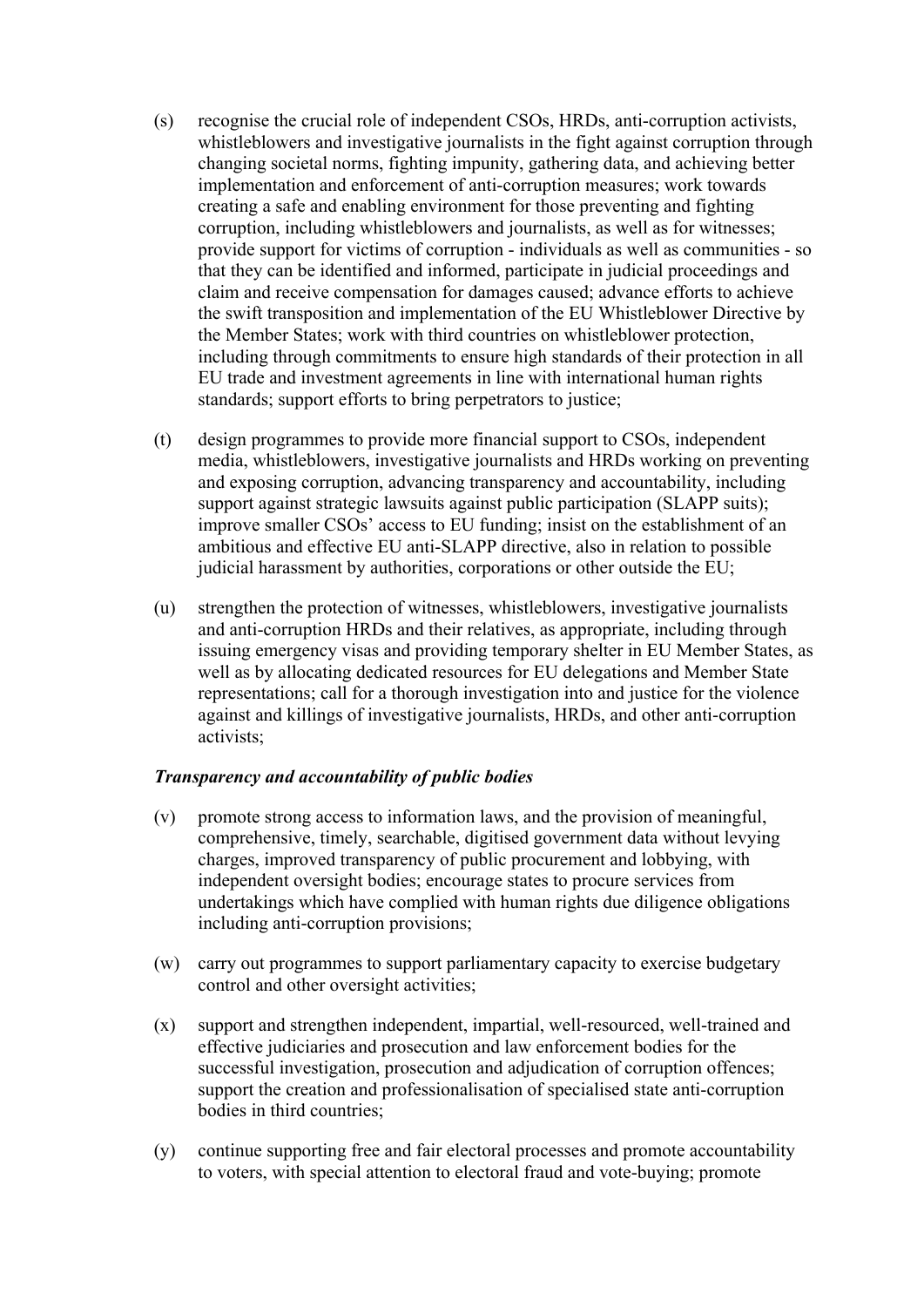transparency and impartiality rules to counter illicit political financing; ensure a more systematic follow-up on the recommendations of international observer missions;

#### *The fight against corruption in multilateral forums*

- (z) assume a leadership role in forging a coalition of democracies to fight the global rise of kleptocracies; insist on including anti-corruption on the agenda of upcoming international summits, such as the G7, and call for a full implementation of the anti-corruption agenda agreed in the Summit for Democracy proposed by the United States; continue to proactively contribute to the work of international and regional forums to fight corruption and promote human rights;
- (aa) welcome the landmark political declaration on corruption adopted by the UN General Assembly and use this opportunity to follow up on its recommendations and strengthen cooperation with UN bodies such as the OHCHR and the UN Office on Drugs and Crime (UNODC); insist on the importance of systematic civil society participation in UN-level discussions and monitoring mechanisms on corruption;
- (ab) encourage deepening and fulfilment of international commitments to put anticorruption at the heart of the SDGs as an avenue for fighting global poverty and for the fulfilment of economic, social and cultural rights, with special attention to the right to education and political participation; recognise that corruption acts as a barrier to many aspects of education, resulting in the waste of talents and negative effects on the economy; highlight that education and information are fundamental tools for fighting corruption; therefore make fighting corruption in education a priority and encourage the EU to develop and implement specific programmes devoted to raising awareness about corruption, its costs to society and the means to fight it;
- (ac) insist on the appointment of a UN Special Rapporteur on financial crime, corruption and human rights with a comprehensive mandate, including an objectives-oriented plan and a periodic evaluation of the anti-corruption measures taken by states; take the lead in mobilising support among Human Rights Council member states, and become joint sponsors of a resolution that will bring about the proposed mandate; detail, in this, the requirements to be met by candidates for the post in order to ensure the proper performance of their mandate, and specifying the process of transparency and authorship to which the successful candidate will be subject before taking office;
- (ad) initiate the procedure for the EU to become full member of GRECO, in which the EU has held observer status since 2019; insist on EU Member States to publicise and meet GRECO recommendations;
- (ae) advance discussions about an international infrastructure to address the impunity of powerful individuals involved in large-scale corruption cases, including international investigative mechanisms, prosecutors and courts; explore comprehensive approaches that could reform international justice institutions, such as extending the jurisdiction of the International Criminal Court, the use of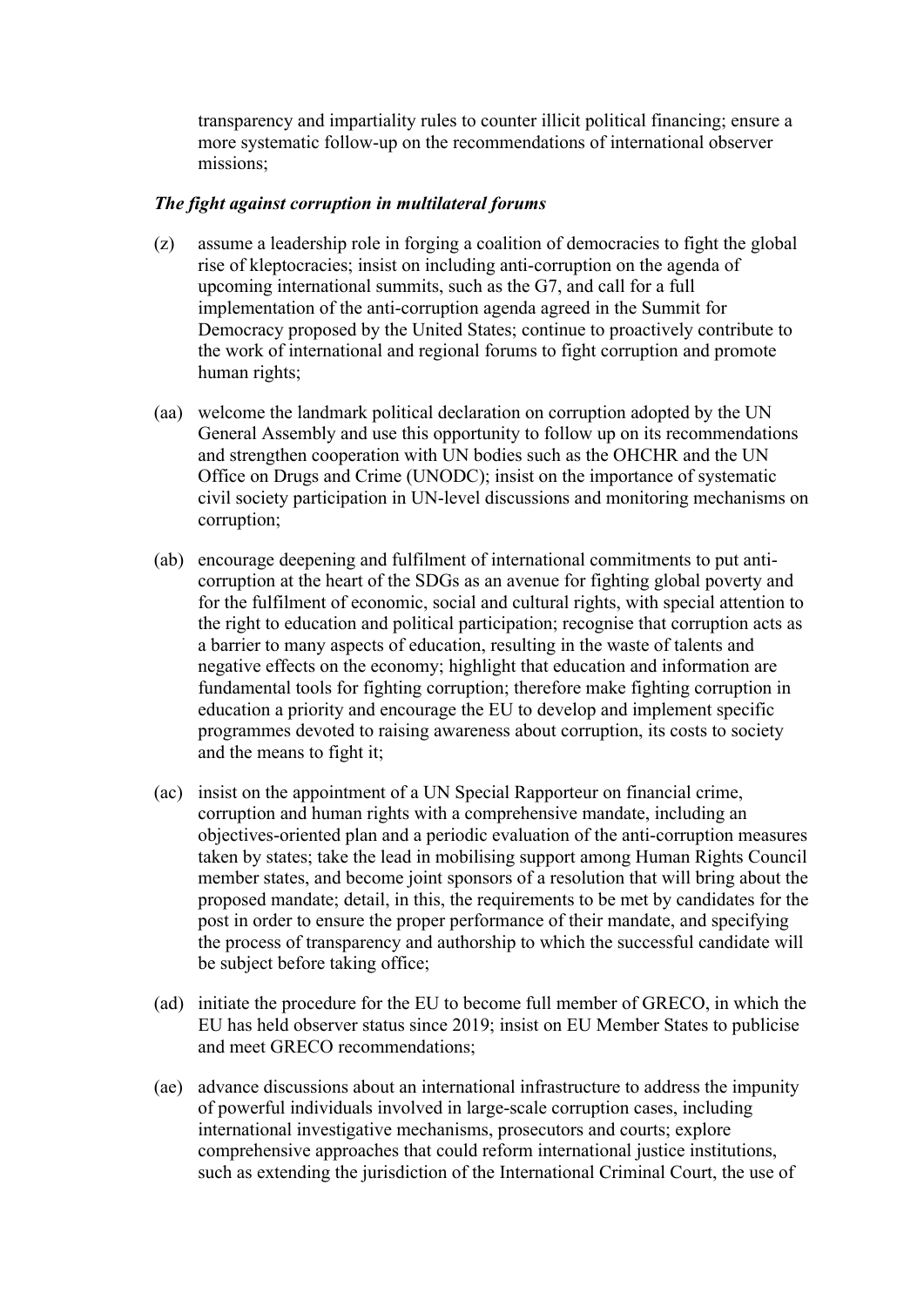universal jurisdiction to prosecute acts of grand corruption or the possible establishment of an International Anti-Corruption Court; acknowledge the importance of transparency and providing for accountability of international organisations and senior officials;

- (af) promote European standards, including on anti-money laundering, beneficial ownership transparency and protection of whistleblowers, in other multinational forums, and support the adoption of these standards by third countries; support the reform of beneficial ownership laws, that should ensure that registries are up-todate and accessible, both within the EU and worldwide, in order to allow proper transparency of relevant legal entities, including trusts and shell companies, with a view to allowing victims of corruption as well as law enforcement and tax authorities to identify effective owners of such entities;
- (ag) promote the inclusion of non-governmental stakeholders, including academia and CSOs, as observers in subsidiary bodies of the Conference of States Parties of the UNCAC and other multilateral anti-corruption mechanisms;

#### *Business, corruption and human rights*

- (ah) urgently set up an EU mandatory human rights and environmental due diligence (HRDD) legislation imposed to all entities and business relationships on a company's entire value chain that requires undertakings, including those providing financial products and services, to ensure the identification, assessment, mitigation, prevention, ceasing, accounting for and notification of any adverse impacts of their businesses and supply chains on human rights, the environment and good governance; and which includes the highest standards, strong anticorruption provisions, obligatory grievance mechanisms and liability regimes enabling victims to hold companies into account and seek for remedy; ensure that due diligence obligations apply to the bribery of foreign public officials, occurring directly or through intermediaries; stresses in this regard that the future due diligence legislation should minimise bureaucratic burdens on companies, notably SMEs;
- (ai) advance efforts to prevent corruption, enhance accounting and auditing standards in the private sector in line with the UNCAC and effectively enforce penalties on corporations for acts of corruption; recommend that all large and listed companies report on their activities and the implementation of their anti-corruption and antibribery; enact provisions and draw up guidance for companies to provide for safe and confidential reporting on breaches of anti-corruption rules and to protect those who come forward with such information; encourage third countries to allocate adequate resources for national contact points and to establish other non-judicial grievance mechanisms to provide remedies to individuals and communities affected by corrupt business practices;
- (aj) develop an action plan to strengthen HRDD in sectors such as finance, accounting or real estate, which often provide the enabling structure for global corruption by providing avenues for the proceeds of corruption to find their way into the legitimate economy;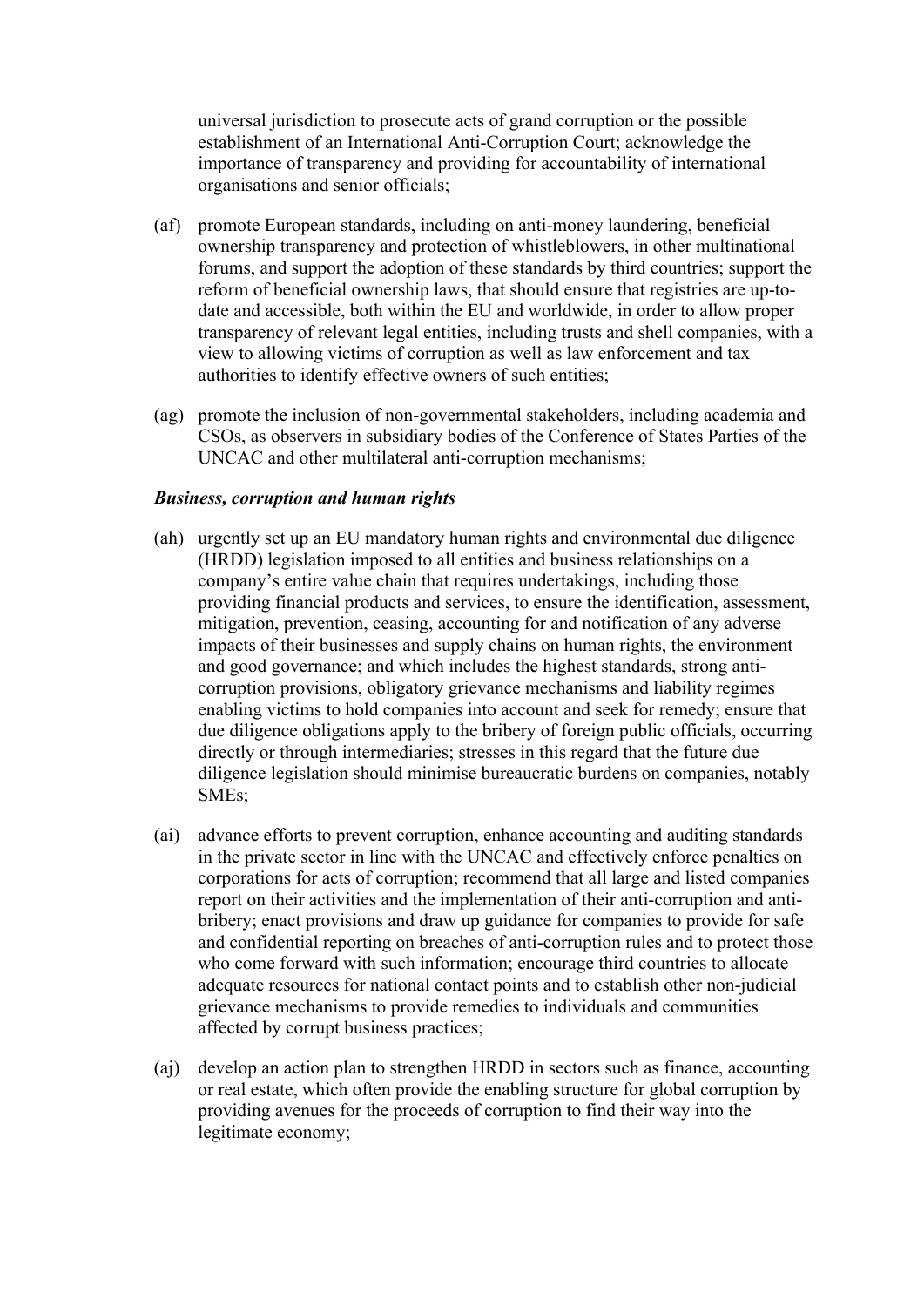(ak) reconfirm the importance of the UN Guiding Principles on Business and Human Rights by ensuring that all Member States that have not yet adopted national action plans do so as soon as possible, and promote the adoption of action plans and corporate due diligence legislation by third countries; engage constructively and actively in the negotiations on the UN Binding Treaty on Business and Human Rights;

#### *Sanctioning corruption through the EU Magnitsky Act*

(al) swiftly come forward with a legislative proposal to effectively target and impose sanctions on the economic and financial enablers of human rights abusers detaining assets and properties in the EU, in line with Parliament's repeated requests to amend the current EU Global Human Rights Sanctions Regime by extending its scope to include acts of corruption or alternatively come forward with a legislative proposal to adopt a new thematic sanction regime against serious acts of corruption, and introduce qualified majority voting for the adoption of sanctions under the scope of this sanctions regime; ensure a proactive role for Parliament in this; cooperate closely with the United Kingdom, which has adopted a new sanctions regime on corruption, and with other like-minded democracies; note the risk of corrupt actors moving their assets to the EU as more and more countries adopt stricter frameworks; demand therefore that sanctions are adopted swiftly and duly implemented by the Member States, particularly regarding entry bans, the identification and freezing of assets, in order to prevent the EU from becoming a money laundering centre, and take action against those Member States who do not fulfil their obligations;

## *Effects of COVID-19*

- (am) ensure anti-corruption measures are mainstreamed into the global COVID-19 response in order to provide and fairly distribute public health services and access to vaccines, including by strengthening of public institutions and ensuring the full transparency of the measures and the use of funding;
- (an) ensure that the EU's pandemic-related financial support to third countries is tied to a robust commitment to anti-corruption efforts;
- (ao) provide targeted support for journalists and CSOs working on exposing corruption, who have been victims of an intensified crackdown through the abuse of pandemic emergency laws;

#### *Corruption, climate change and human rights*

- (ap) recognise the linkages between environmental degradation and destruction as an impediment to the enjoyment of human rights, and the underlying networks of corruption, bribery or organised crime; mainstream anti-corruption into the EU's global climate and environmental action, advancing transparency and good governance of natural resources and the fight against land grabbing, and focusing on the sectors most at risk, such as extractive industries;
- (aq) note that environmental HRDs, land defenders and their lawyers, particularly women and indigenous HRDs face the greatest risk of discrimination,